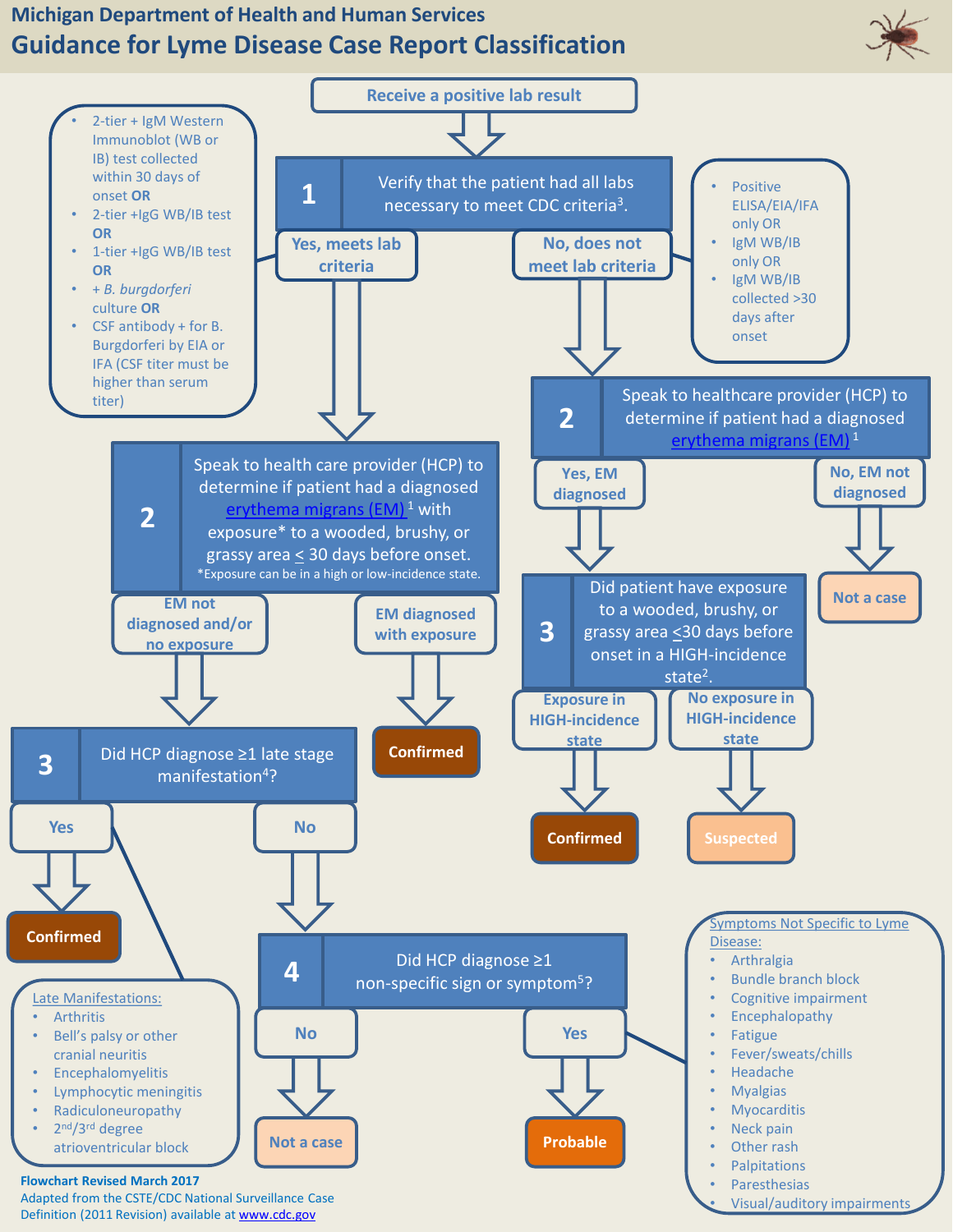## **Michigan Department of Health and Human Services Guidance for Lyme Disease Case Report Classification**